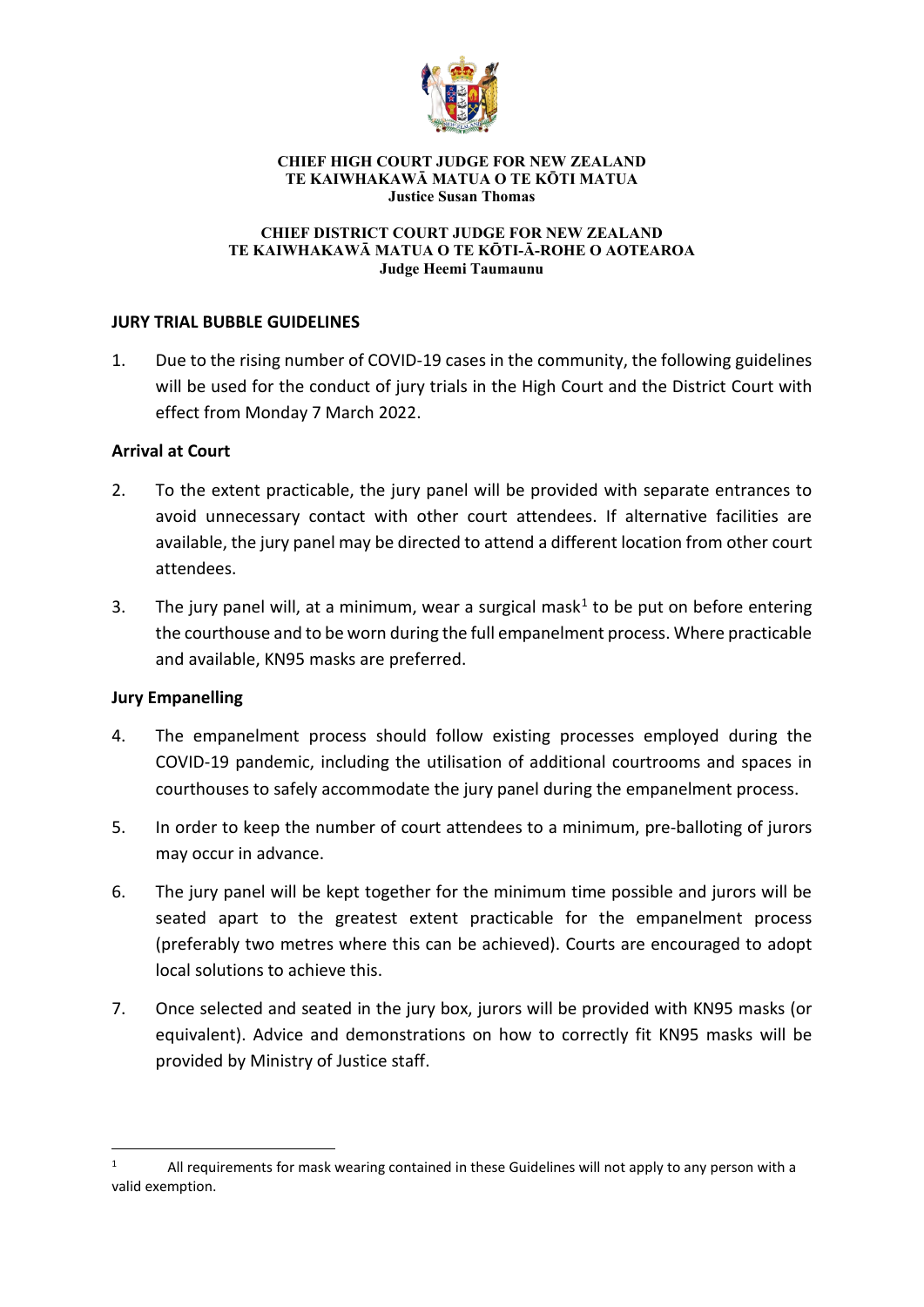## **Jury Courtroom**

- 8. After the jury is empanelled and the trial has commenced jurors will be seated 1 metre apart.
- 9. Where practicable, perspex screens may be installed in appropriate locations including the:
	- a. dock;
	- b. witness box; and
	- c. between the presiding Judge's bench and the registrar.
- 10. Where practicable, perspex screens may be placed in front of the benches used by the registrar and counsel. Such measures are discretionary and to be decided on a case-bycase basis depending on courtroom configuration and an assessment of risk in each court location.

## **Masks**

- 11. Consistent with the provisions above, best practice will be for all court attendees present in courtrooms to wear a KN95 mask. The presiding Judge, counsel, staff and witnesses will be provided with a KN95 mask (or equivalent), as will jurors from the point of being empanelled. Other people present in the courtroom will also be provided with a KN95 mask (or equivalent).
- 12. Unless the presiding Judge determines otherwise, masks will not be removed when speaking, including when counsel are questioning witnesses. However, the presiding Judge may allow counsel to remove their masks when presenting oral submissions in which case counsel should be located as far as reasonably practicable away from other court participants.
- 13. The presiding Judge may permit witnesses to remove their masks when giving evidence.

## **Rapid Antigen Testing (RAT)**

- 14. All court participants involved in a jury trial (including empanelled jurors only) will be required to undergo RATs testing in all jury trials, every day for the first 3 days of the trial and thereafter every second day.
- 15. On the first day of the trial, the defendant (if on bail), counsel, registry staff and the Judge will be tested before empanelling commences. The jury will be tested immediately following empanelment. The remainder of the jury panel will not be released until all empanelled jurors (and any replacement jurors) have tested negative.
- 16. Defendants remanded in custody will be tested by the Department of Corrections.
- 17. Defendants on bail who cannot produce a vaccine pass or equivalent will be tested daily.